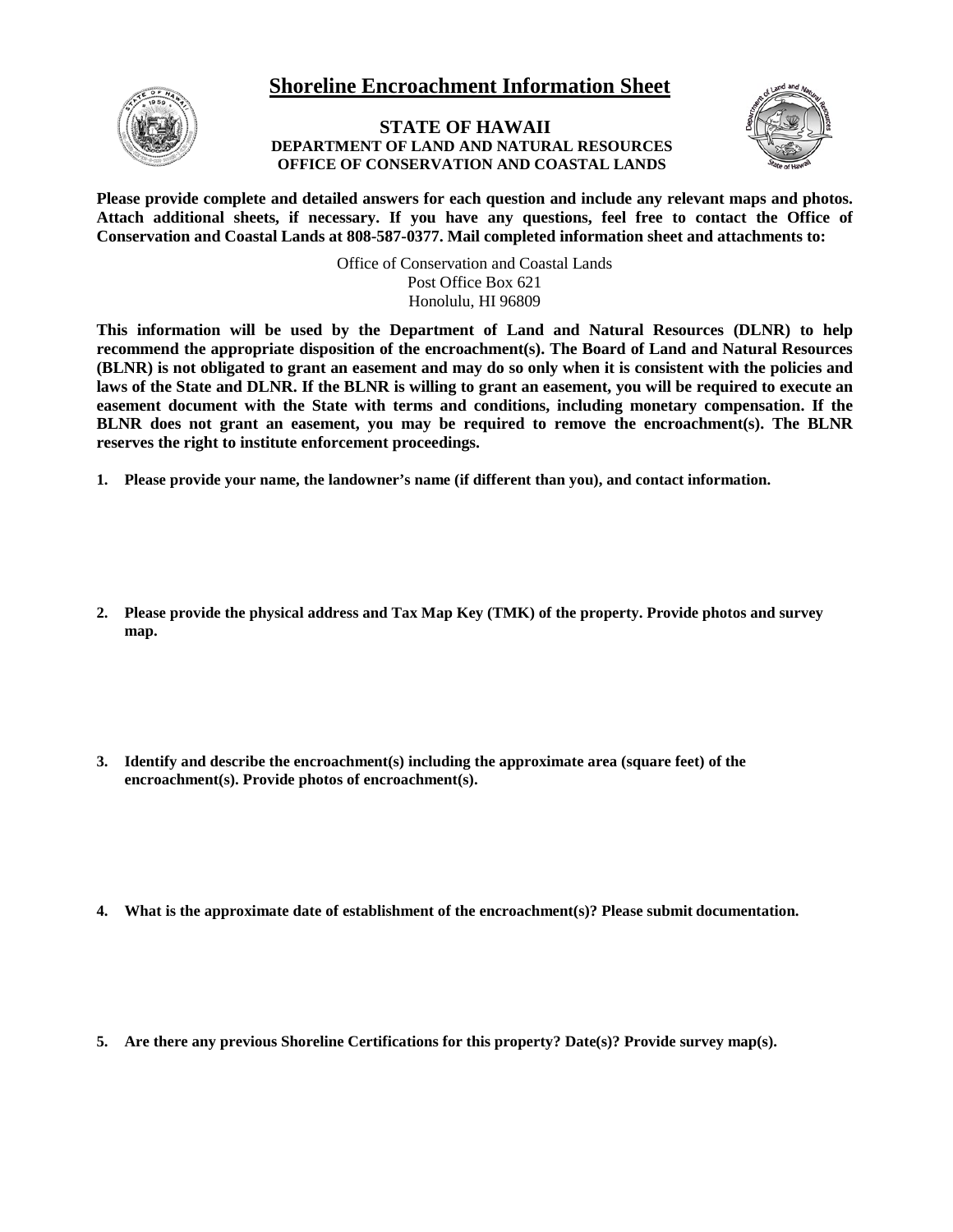## **Shoreline Encroachment Information Sheet**



**STATE OF HAWAII DEPARTMENT OF LAND AND NATURAL RESOURCES OFFICE OF CONSERVATION AND COASTAL LANDS**



- **6. Please identify all surrounding landuses and any adjacent and upland development.**
- **7. Please identify any surrounding (artificial) coastal structures.**
- **8. Describe the shoreline environment in the area (i.e., types of beach, any observed shoreline erosion and beach loss, backshore geology, recreational activities observed).**
- **9. Describe the public shoreline access in the area (i.e., nearest public access points and feasibility of alongshore access).**
- **10. What would be the effect of removing the encroachment(s) on adjacent properties and upland development?**
- **11. How would removal of the encroachment(s) improve or affect the shoreline/beach environment?**
- **12. How would removal of the encroachment(s) improve or hinder alongshore public shoreline access?**